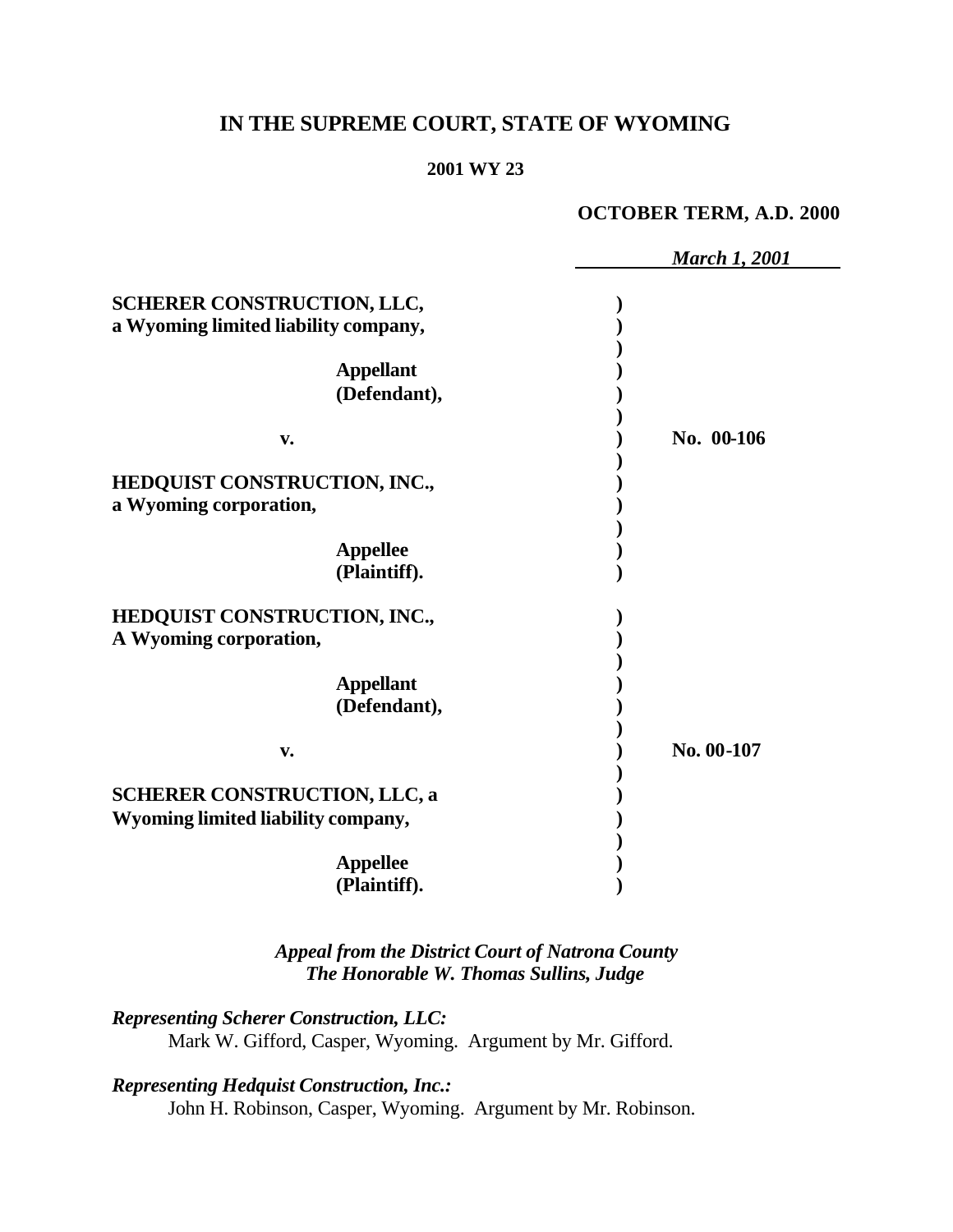## **Before LEHMAN, C.J., and THOMAS\*, GOLDEN, HILL, and KITE, JJ.**

\**Concurred prior to retirement*.

*NOTICE: This opinion is subject to formal revision before publication in Pacific Reporter Third. Readers are requested to notify the Clerk of the Supreme Court, Supreme Court Building, Cheyenne, Wyoming 82002, of any typographical or other formal errors so that correction may be made before final publication in the permanent volume.*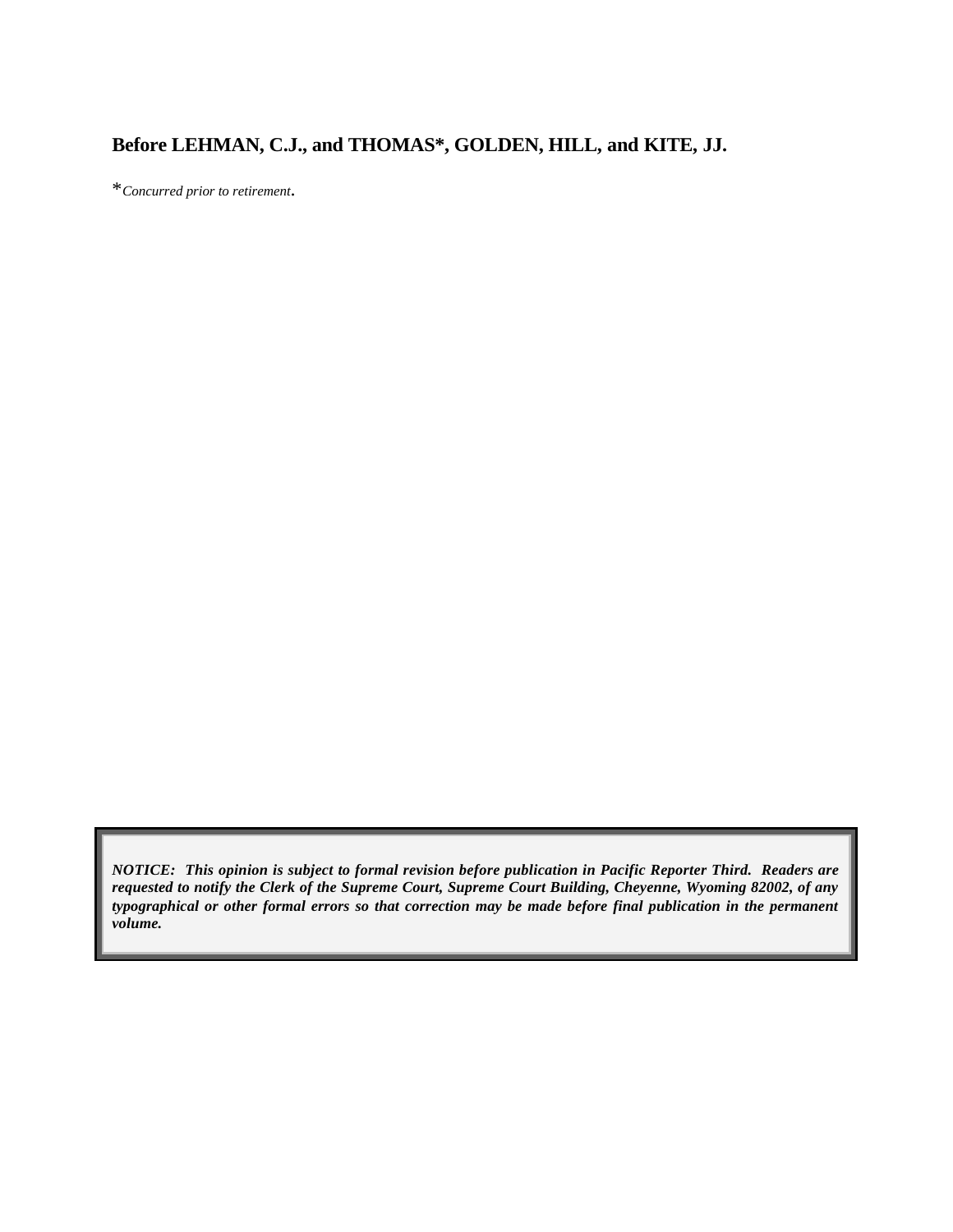#### **HILL, Justice.**

[¶1] These consolidated cases concern a dispute arising out of a subcontractor agreement. In case No. 00-106, the subcontractor, Scherer Construction, LLC, (Scherer) appeals the district court's grant of summary judgment on its claim for breach of contract including the implied covenant of good faith and fair dealing by the main contractor, Hedquist Construction, Inc. (Hedquist), in soliciting and obtaining a change order from the City of Casper. In Case No. 00-107, Hedquist appeals from the district court's determination that it had failed to fully compensate Scherer for work actually performed under the subcontract and denying Hedquist a set-off. We reverse that portion of the district court's decision in Case No. 00-106 relating to Scherer's claim for breach of the implied covenant of good faith and fair dealing. In Case No. 00-107, we conclude that the district court's findings and conclusions are not clearly erroneous and affirm.

[¶2] In Case No. 00-106, Scherer presents the following issue for consideration:

Did the trial court err in granting summary judgment in favor of [Hedquist] and against [Scherer] with respect to [Scherer's] claim for breach of contract, including its claim for breach of the implied covenant of good faith and fair dealing?

Hedquist responds with the following statement:

Whether the trial court committed reversible error in granting summary judgment where the undisputed facts supported Hedquist's contention that no breach of contract had occurred, and where Scherer submitted no facts or evidence supporting a cause of action for breach of the implied covenant of good faith and fair dealing.

In Case No. 00-107, Hedquist presents a single issue for consideration:

Was the trial court's finding that Hedquist failed to give Scherer reasonable notice to repair its defective work, clearly erroneous or incorrect as a matter of law, considering the parties' unambiguous contract provisions regarding Scherer's duty to perform its work in a timely and workmanlike manner, and the undisputed evidence regarding numerous requests for Scherer to repair said defective work?

Scherer counters with a short statement of the issue in the form of a question: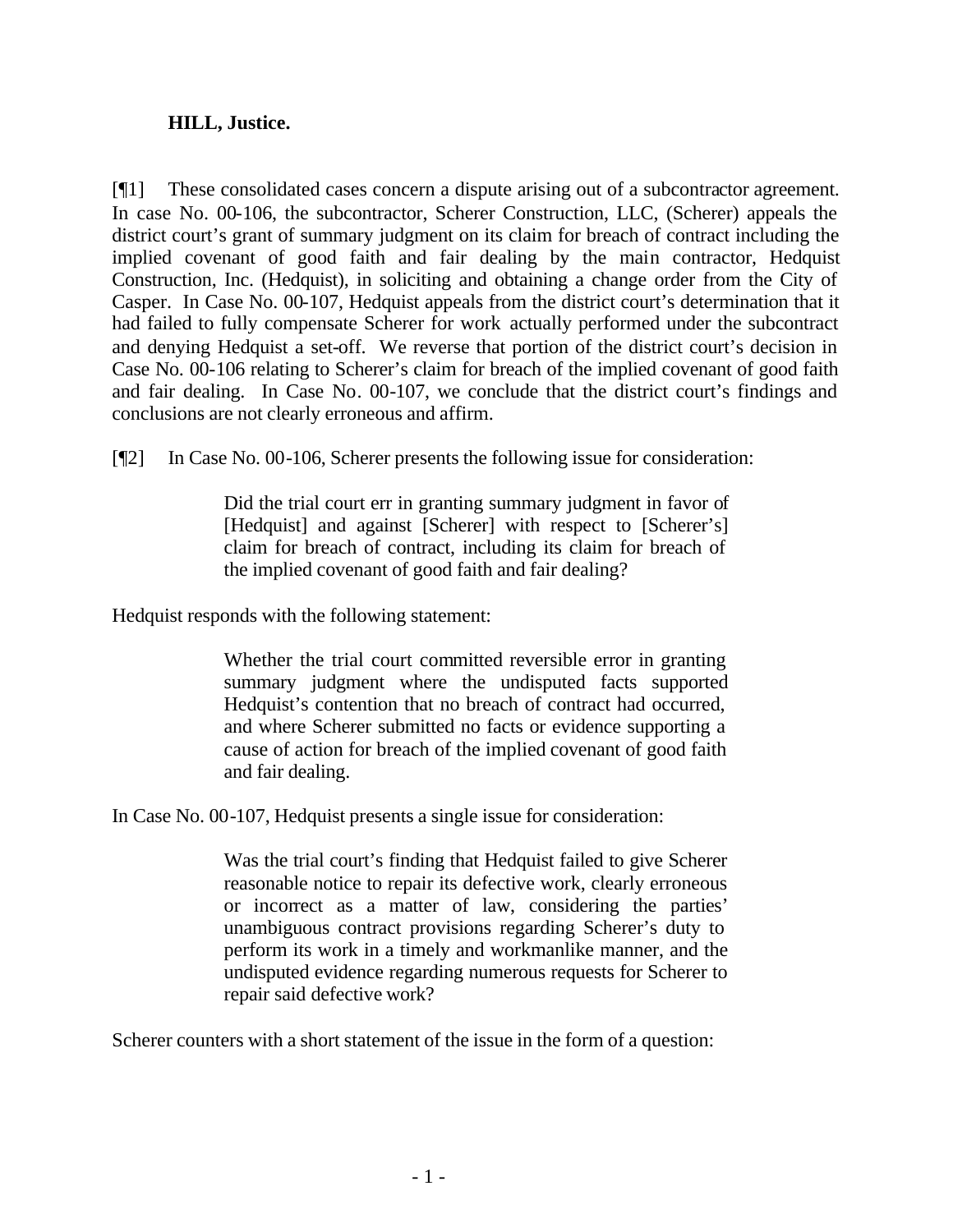Did the trial court commit clear error in awarding a judgment in favor of Scherer on its claim for amounts due for work performed on the Project?

#### **FACTS**

#### *Case No. 00-106*

[¶3] Pursuant to our standard of review for summary judgments, the recitation of facts is from the vantage point most beneficial to the party who opposed the motion, awarding that party all favorable inferences that may be drawn from those facts. *S & G Investors, LLC v. Blackley*, 994 P.2d 941, 943 (Wyo. 2000).

[¶4] Hedquist was the main contractor for the City of Casper's East Second Street Reconstruction Project (the Project). Scherer was the successful bidder for the paving subcontract. The Project's specifications called for the use of "performance graded" asphalt, which was a special rubberized asphalt. Approximately \$340,000.00 of Scherer's total \$443,802.43 bid was related to the costs associated with the special rubberized asphalt. Pursuant to the requirements of the Project, Scherer expended in excess of \$35,000.00 on special equipment and materials.

[¶5] The contract between Hedquist and the City of Casper (the Main Contract) contained the following clauses:

> 6.11 All Work performed for [Hedquist] by a Subcontractor or Supplier will be pursuant to an appropriate agreement between [Hedquist] and the Subcontractor or Supplier which specifically binds the Subcontractor or Supplier to the applicable terms and conditions of the [Main Contract]. . . .

. . . .

10.1 Without invalidating the Agreement and without notice to any surety, [the City of Casper] may, at any time or from time to time, order additions, deletions or revisions in the Work. Such additions, deletions or revisions will be authorized by a Written Amendment, a Change Order, or a Work Change Directive. Upon receipt of any such document, [Hedquist] shall promptly proceed with the Work involved which will be performed under the applicable conditions of the Contract Documents (except as otherwise specifically provided).

The subcontract agreement between Hedquist and Scherer, which was entered into on April 8, 1998, contains parallel language:

> In consideration therefore, the Subcontractor (Scherer) agrees as follows: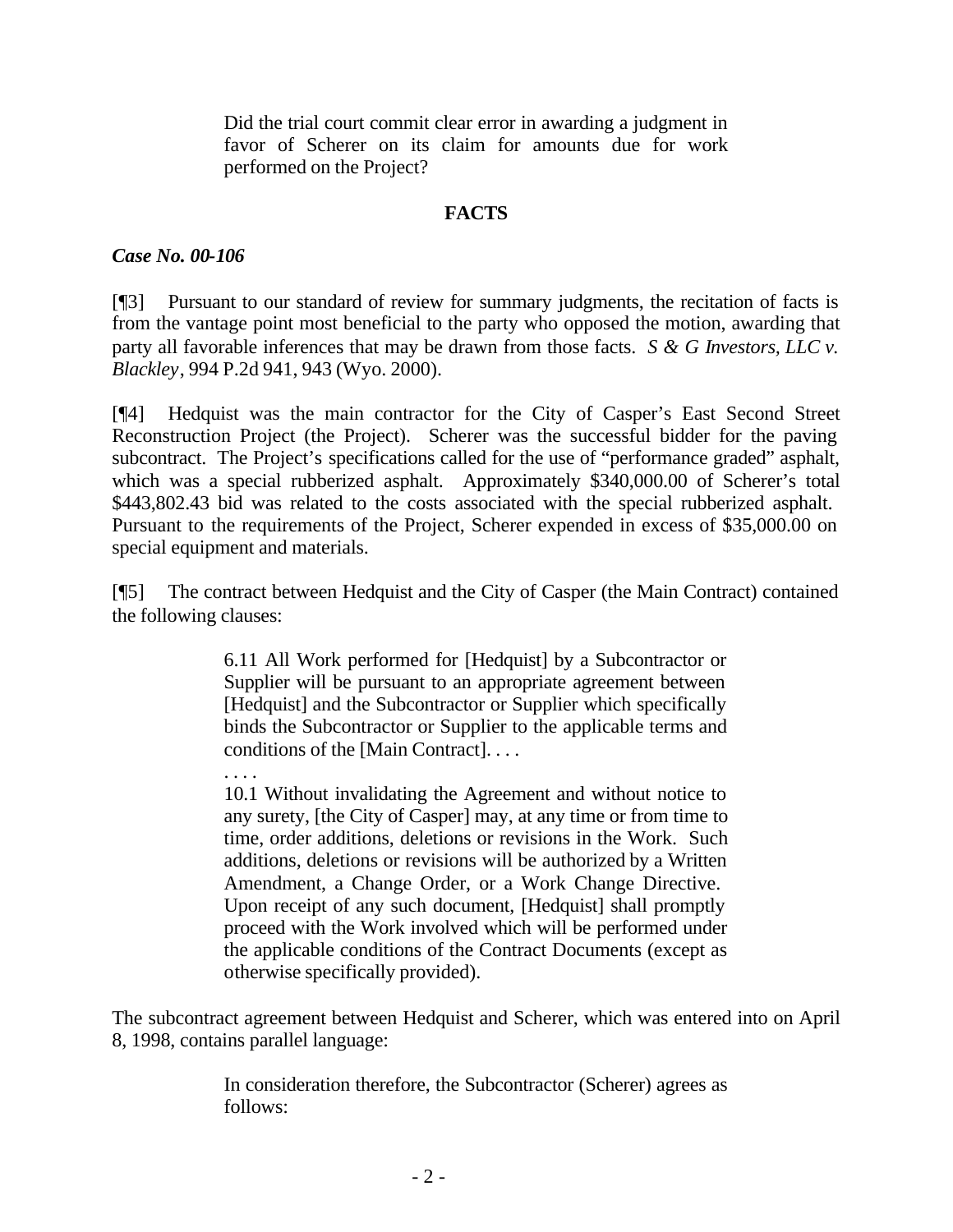. . . . 2. To be bound by the terms of said Main Contract with the [City of Casper] (including every part of and all the general and special conditions, drawings, specifications and addenda), in any way applicable to this Subcontract[.]

. . . .

 (d) HEDQUIST may, without invalidating the SUBCONTRACT, order extra work or make changes by altering, adding to, or deducting from the work; the price herein being adjusted accordingly. All such work shall be executed under the conditions hereof, and of the MAIN CONTRACT, except that any claim for extension of time caused thereby must be agreed upon at the time of ordering such change.

[¶6] At the start of the Project, the use of concrete instead of asphalt had not been considered because of the presumed higher costs associated with concrete. However, shortly before the paving phase of the Project was to commence, discussions regarding a possible switch to concrete took place between Hedquist, the City of Casper, and the Project Engineer. According to a representative of the City, Hedquist initiated the discussions. The parties concluded that concrete would not, in fact, be cost prohibitive. On June 3, 1998, Hedquist sent a letter to the Project Engineer detailing a cost comparison between concrete and asphalt. On the same day, the Project Engineer sent a letter to the City detailing Hedquist's proposal. In a June 12 letter, Hedquist stated that it felt "that the concrete paving alternate would be a positive partnering/value-engineering concept for this project."

[¶7] On June 19, 1998, the City Engineer and Public Services Director recommended the issuance of a change order pursuant to the Main Contract allowing the substitution of concrete for asphalt paving on the Project. A change order for the substitution was approved by the City on the same day. The net effect of the change from asphalt to concrete paving was to reduce the value of Scherer's subcontract from \$448,240.45 to \$105,093.81. In addition, the specialized materials and equipment Scherer had already purchased in anticipation of asphalt paving were rendered superfluous by the change.

[¶8] On July 10, 1998, Scherer filed this action against Hedquist. Among other causes of action not relevant to this appeal, Scherer claimed that Hedquist breached the subcontract and an implied covenant of good faith and fair dealing. In response, Hedquist moved for summary judgment. In opposition to Hedquist's motion, Scherer made three arguments in support of its action. First, Scherer contended, pursuant to § 205 of the Restatement (Second) of Contracts (1981), that there is an implied covenant of good faith and fair dealing in every contract. Scherer argued that Hedquist's active solicitation of the change order breached that implied covenant. Second, Scherer urged the adoption of the cardinal change doctrine, which recognizes that extraordinary changes can constitute a breach of contract despite the presence of a changes clause. *See, e.g., Allied Materials & Equipment Company v. United States*, 569 F.2d 562 (Ct. Cl. 1978). Finally, Scherer contended that summary judgment was inappropriate because Hedquist's motion was supported by a perjurious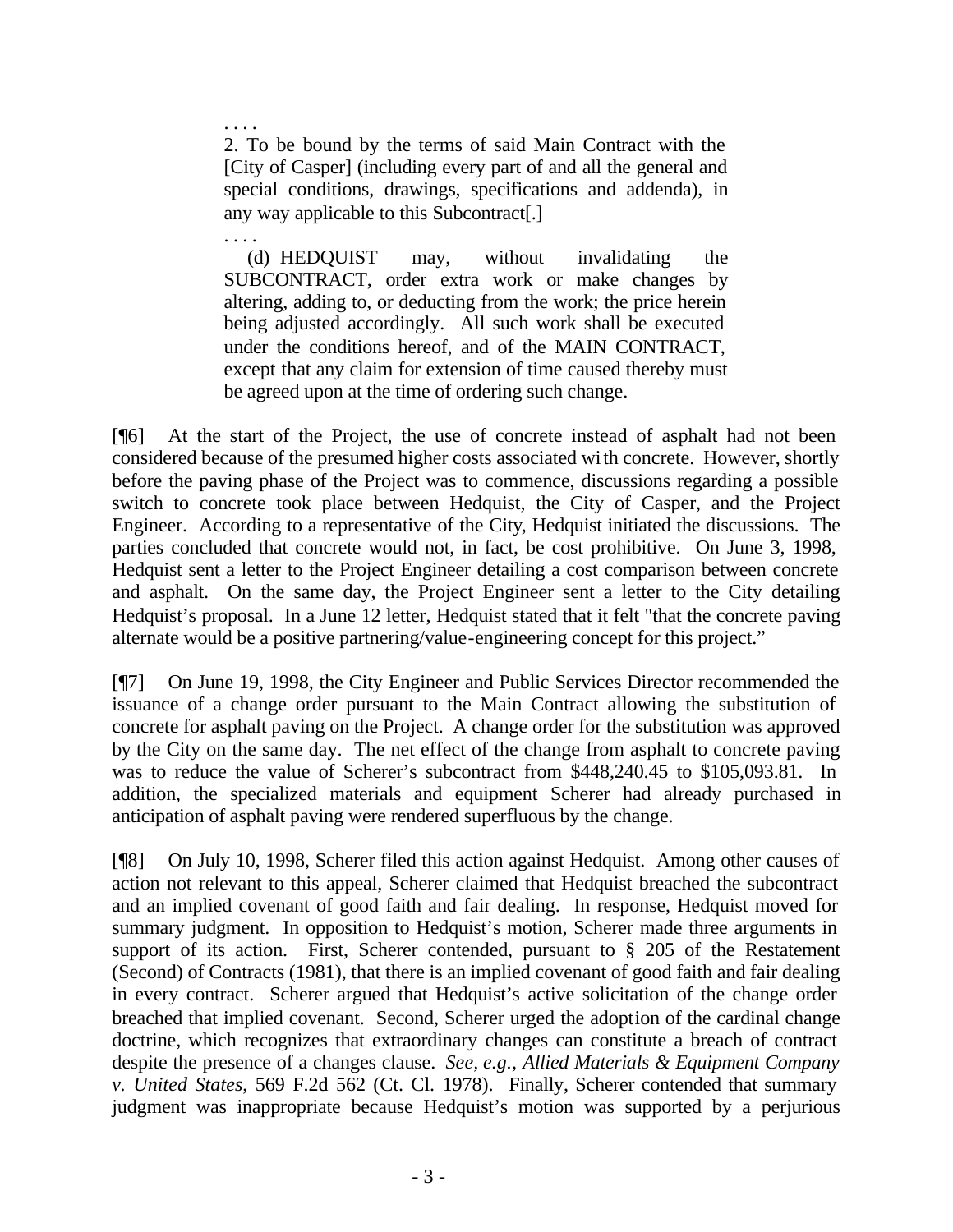affidavit. Scherer alleged that the vice president of Hedquist's affidavit made untrue statements regarding Hedquist's role in soliciting the change order. Scherer concluded that the motion for summary judgment should be denied since it was largely based on the statements put forth in that affidavit.

[¶9] On July 21, 1999, the district court issued a decision letter granting Hedquist's motion for summary judgment based on the following conclusions:

> [T]he Court would reject the defense's argument that the cardinal change doctrine be applied in this case as a basis for disregarding the legal obligations established by contract. It would not appear that the cardinal change doctrine has been adopted in the State of Wyoming, nor would such doctrine have application in this case where the claim is not being asserted against the government, and where the subject change order was implemented and directed by the City of Casper, and was contractually beyond the control and authority of Hedquist. [Citations omitted.]

> Having rejected the application of the cardinal change doctrine to the situation presented in this case, the breach of contract claim must fail. The Subcontractor Agreement entered into by the parties reflects that there was an offer, acceptance, and consideration for the contract, and therefore this Court must conclude that there was a meeting of the minds and that an enforceable contract exists. *Frost Construction Company v. Lobo, Inc.*, 951 P.2d 390, 394 (Wyo. 1998). Further, the Court must give effect to the clear intent of the parties to the Subcontractor Agreement since such intent is expressed therein in clear and unambiguous language. *Rissler & McMurray Co. v. Sheridan Area Water Supply Joint Powers Bd.*, 929 P.2d 1228, 1233 (Wyo. 1996). The clear and unambiguous language of the contract documents quoted herein establish that Scherer agreed to be bound by the terms of both the Main Contract and the Subcontractor Agreement, and thereby agreed to the provisions allowing for change orders on the Project, including the provision that Hedquist could, without invalidating the Subcontract, make changes by altering, adding to, or deducting from the work subject to the agreement. . . .

> Given the foregoing rulings finding a clear and unambiguous contractual relationship between the parties and the lack of any breach by Hedquist of the contractual duties imposed, it would not appear that the plaintiff's additional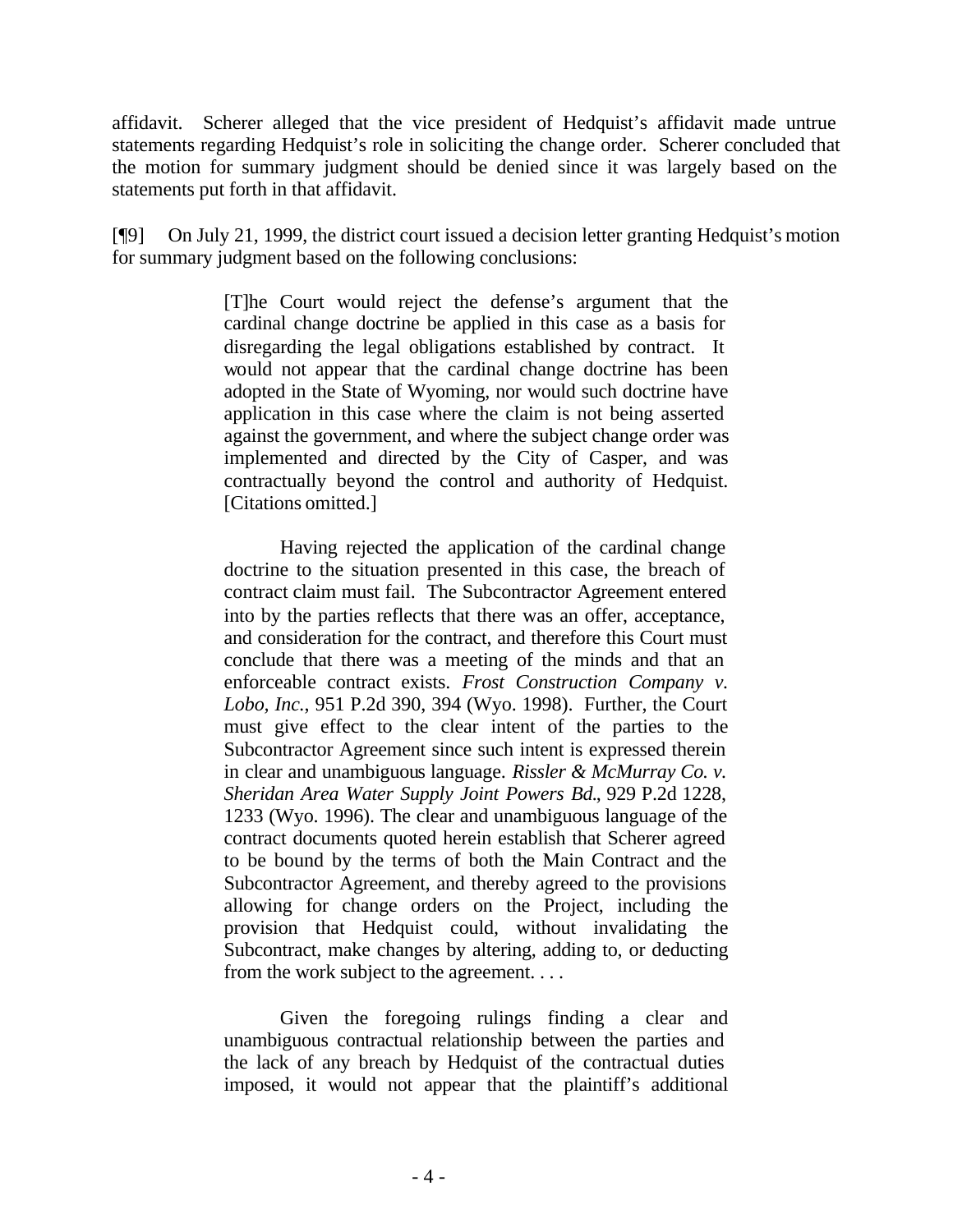claims for recovery herein can be sustained. *Polo Ranch Company v. City of Cheyenne*, 969 P.2d 132, 136 (Wyo. 1998).

In a footnote, the court disposed of the claim for a breach of the implied covenant of good faith and fair dealing by noting that such a claim "requires a rare and exceptional situation where there is a special relationship of trust and reliance to give rise to tort liability. *Terry v. Pioneer Press, Inc.*, 947 P.2d 273, 277 (Wyo. 1997)." Scherer now appeals that decision to this Court.

## *Case No. 00-107*

[¶10] After the change order had substituted concrete for asphalt, Scherer was still obligated under the subcontract to perform work on the Project consisting of a few parking lots and "tie-ins" where side streets intersected with Second Street. Needless to say, the relationship between Scherer and Hedquist had become strained and, inevitably, a dispute arose between the parties regarding the quality of Scherer's work. In addition, the dispute was complicated by the unusual arrangement set forth in the agreement between the parties. Hedquist was required to prepare the base and subgrade, while Scherer's sole responsibility was for the asphalt paving. The usual course was for one party to assume responsibility for all of those tasks. Naturally, this arrangement contributed to the dispute over ultimate responsibility for substandard work.

[¶11] In March of 1999, Maxim Technologies reported test results of core samples taken at every asphalt tie-in section. The results disclosed deficiencies with asphalt thickness and density. The parties disputed responsibility for the deficiencies. Hedquist insisted that it was the result of substandard paving work by Scherer, who countered that the problem lay with the base and subgrade put down by Hedquist. At a meeting on March 23, 1999, Hedquist demanded that Scherer repair the defects in its work, while Scherer requested an independent analysis to determine the cause of the deficiencies. Neither of these courses of action was ever undertaken.

[¶12] On June 10, 1999, the Project Engineer issued a "punch list" of requested repairs related to the asphalt paving. On June 30, Hedquist demanded that Scherer appear at the job site on July 6 ready to perform the repairs set out in the "punch list." Scherer demurred based on Hedquist's failure to pay for work already performed and on its belief that the "punch list" items were not valid. The next day Hedquist responded by noting that Scherer was not entitled to payment until after the contract work was completed and accepted. Hedquist also demanded that Scherer acknowledge by 5 p.m. that day that it would be ready to complete the "punch list" on the morning of July 6 or alternative arrangements would be made. In reply, Scherer declined to meet the "arbitrary" deadline propounded by Hedquist. At the time of Hedquist's demand on July 1, Scherer was involved in another project in Rawlins and unavailable to receive the ultimatum. Also, on the date for the proposed "punch list" repairs, Scherer was unavailable because of another project on Interstate 25 near Buffalo.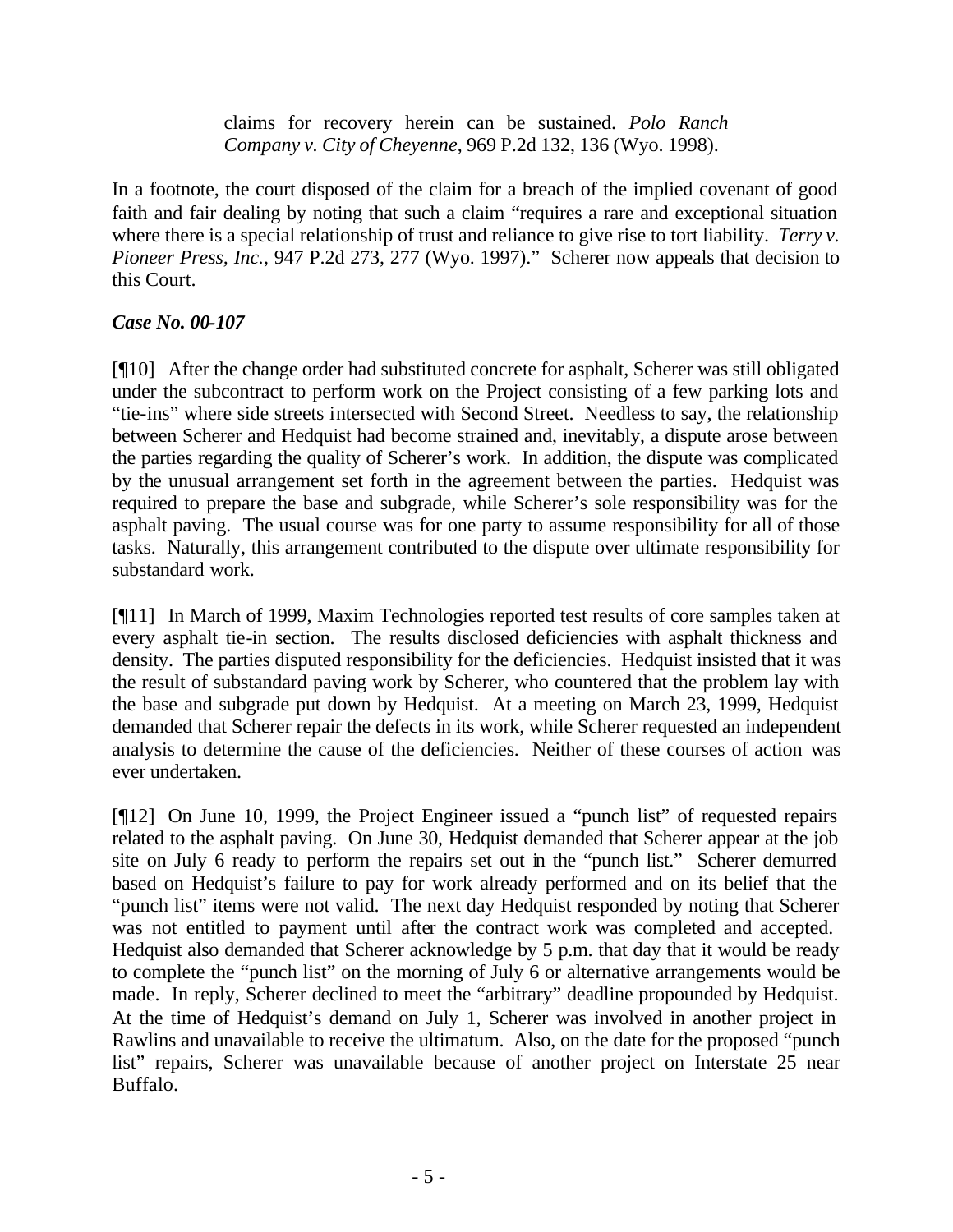[¶13] Hedquist made good on its threat to find alternative arrangements and hired 71 Construction to do the "punch list" repairs. 71 Construction billed Hedquist \$20,500.74 for the job. Hedquist deducted the amount paid to 71 Construction along with an additional \$2,780.00 in paving costs that it had incurred from the amounts owed to Scherer. The total amount withheld from Scherer was \$23,280.74.

[¶14] After the grant of the summary judgment motion at issue in Case No. 00-106, Scherer was allowed to amend its Complaint to assert a claim alleging a wrongful retention of payments owed by Hedquist. Hedquist filed a counterclaim alleging that it was entitled to a "set-off" based on additional costs incurred to repair Scherer's deficient work. The matter was heard in a trial before the district judge. On January 21, 2000, the district court judge issued Findings of Fact, Conclusions of Law, and Judgment in favor of Scherer. The district court judge concluded that Hedquist had failed to give Scherer reasonable time to make reparation under the parties' agreement. The court awarded Scherer the \$23,280.74 that had been withheld and denied Hedquist's request for a set-off. Hedquist now appeals that decision.

## *I. CASE NO. 00-106*

# **A. Standard of Review**

[¶15] Our standards for reviewing a summary judgment are well established and often reiterated:

> Summary judgment is appropriate when no genuine issue as to any material fact exists and the prevailing party is entitled to have a judgment as a matter of law. *Kahrs v. Board of Trustees for Platte County Sch. Dist. No. 1*, 901 P.2d 404, 406 (Wyo. 1995); *see also* W.R.C.P. 56(c). A genuine issue of material fact exists when a disputed fact, if it were proven, would have the effect of establishing or refuting an essential element of the cause of action or defense which has been asserted by the parties. *Adkins v. Lawson*, 892 P.2d 128, 130 (Wyo. 1995). We examine the record from the vantage point most favorable to the party who opposed the motion, and we give that party the benefit of all favorable inferences which may fairly be drawn from the record. *Jack v. Enterprise Rent-A-Car Co. of Los Angeles*, 899 P.2d 891, 893 (Wyo. 1995). We evaluate the propriety of a summary judgment by employing the same standards and by using the same materials as were employed and used by the lower court. *Adkins*, 892 P.2d at 130. We do not accord any deference to the district court's decisions on issues of law. *Kahrs*, 901 P.2d at 406.

*Bachmeier v. Hoffman*, 1 P.3d 1236, 1240 (Wyo. 2000).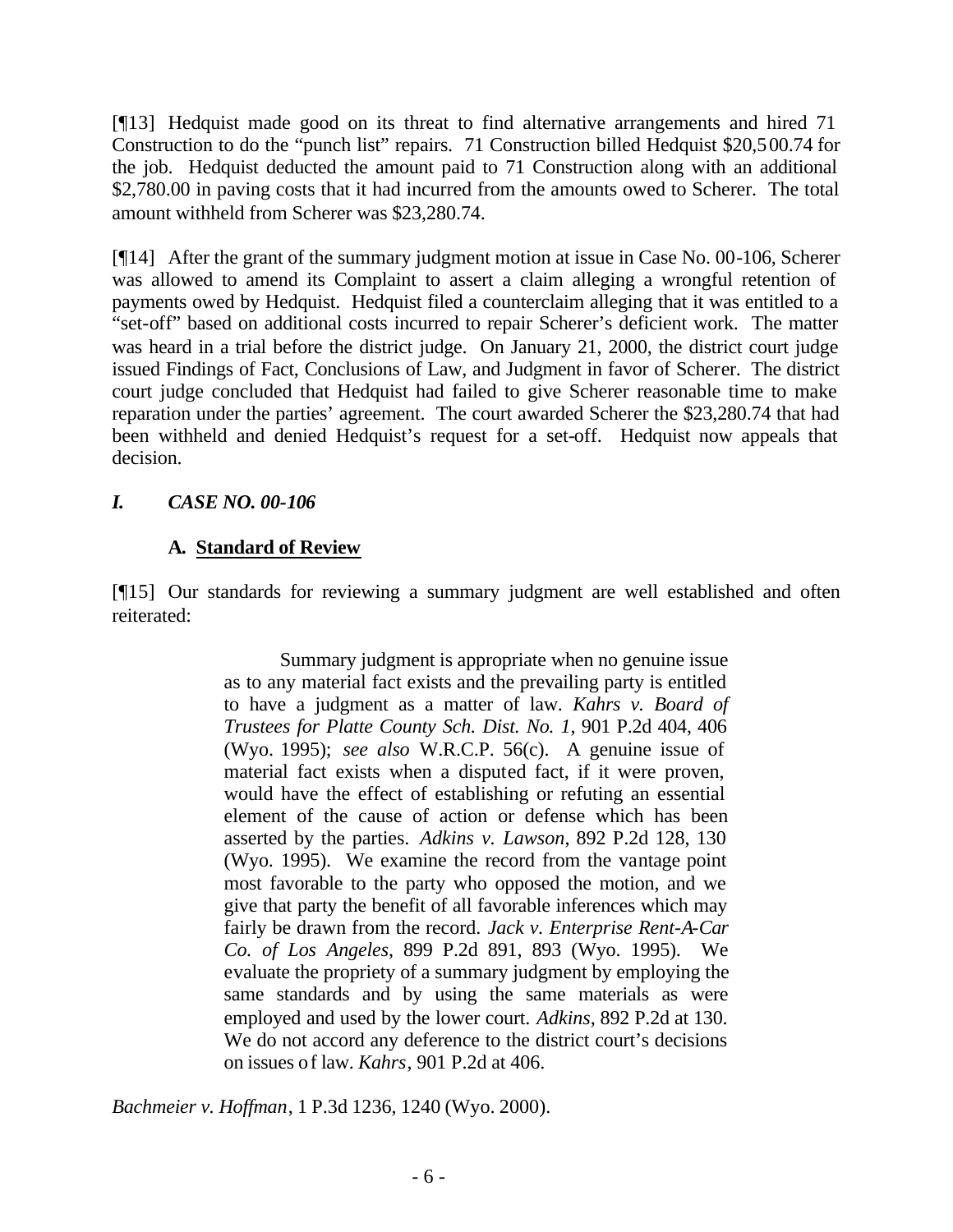### **B. Discussion**

l

[¶16] The main issue raised by Scherer concerns the district court's summary judgment on its claim that Hedquist breached the implied covenant of good faith and fair dealing. The district court granted summary judgment on this claim on the grounds that Scherer had failed to establish the existence of a "special relationship" with Hedquist giving rise to tort liability. Scherer argues that the district court failed to distinguish between a contract-based and tortbased claim for the breach of an implied covenant of good faith and fair dealing. Scherer argues that since every contract contains an implied covenant of good faith, the district court erred in granting summary judgment solely on the basis of a tort-based theory.

[¶17] This Court has recognized a tort-based claim for breach of the implied covenant of good faith in limited circumstances. *McCullough v. Golden Rule Insurance Company*, 789 P.2d 855 (Wyo. 1990) (insurance); *Wilder v. Cody Country Chamber of Commerce*, 868 P.2d 211 (Wyo. 1994) (employment). In employment cases, we have limited the tort to those situations where a "special relationship" exists between the employer and the employee.<sup>1</sup> *Worley v. Wyoming Bottling Company, Inc.*, 1 P.3d 615, 624 (Wyo. 2000). The district court granted summary judgment in this case based on its determination that Scherer had failed to establish the existence of a special relationship with Hedquist. The district court clearly erred in granting the summary judgment on that basis alone. We have not extended the scope of permissible tort-based breach of the implied covenant of good faith claims beyond the insurance or employment context. *See Cowardin v. Finnerty*, 994 P.2d 335, 339 (Wyo. 1999) (refusing to allow tort recovery for consequential damages arising from a failure to pay sums due under a contract); and *JBC of Wyoming Corporation v. City of Cheyenne*, 843 P.2d 1190, 1197 (Wyo. 1992). Therefore, the district court's decision to grant summary judgment against Scherer based on a tort theory was correct. However, the district court did not go far enough because Scherer's claim was also based in *contract*. We must now determine whether Wyoming law recognizes a claim for the breach of the implied covenant of good faith under a contract theory.

[¶18] The Montana Supreme Court summarized the history of the implied covenant of good faith in commercial contracts:

> The concept of good faith and fair dealing has a venerable history in the law of commercial contracts. It first appears in classical Roman law and by the eighteenth century was a well established principle of English contract law imbuing commercial relationships with the common religious and moral principles of the time. E. Farnsworth, *Good Faith Performance and Commercial Reasonableness under the Uniform Commercial Code*, 30 U.Chi.L.Rev. 666, 669-70 (1962-63). In

<sup>1</sup> A special relationship is also an element of a tort-based claim in the insurance context, which automatically exists by virtue of the unequal bargaining power the insurer has over an insured. *State Farm Mutual Automobile Insurance Company v. Shrader*, 882 P.2d 813, 825 (Wyo. 1994) (citing *McCullough*, 789 P.2d 855, 858).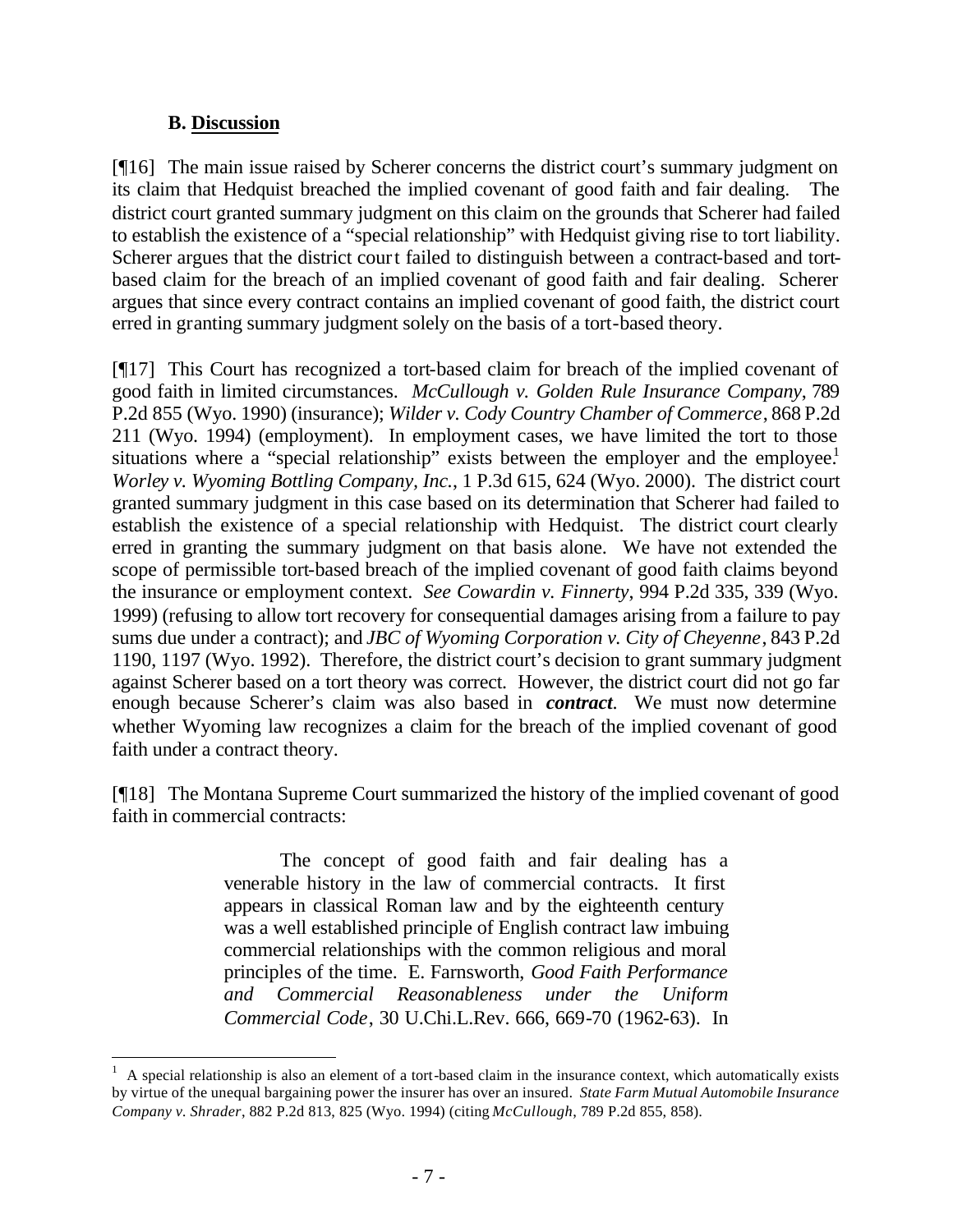early twentieth century America, courts first implied the covenant in commercial contracts which, due to the imprecision of the business environment, required that some term be left to the discretion of one of the parties. The implied covenant prevented one party from taking advantage of that discretion to deprive the other of the benefit of the contract. See e.g. Loudenback Fertilizer Co. v. Tennessee Phosphate Co. (6<sup>th</sup> Cir.1903), 121 F. 298, 303 (holding that the manufacturer could not interpret "requirements" to purchase from the contract supplier only when the market price exceeded the contract price). Courts used the covenant as a "gap filler" to interpret agreements to cover situations not anticipated in the writing. See e.g. *Kirke La Shelle Co. v. Paul Armstrong Co.* (1933), 263 N.Y. 79, 188 N.E. 163, 168 (holding that under a contract entered prior to the advent of "talkies," rights to a screen play included rights to the motion picture). Use of the covenant became so common that it was codified in the Uniform Commercial Code. See 1 R. Anderson, Uniform Commercial Code,  $\S$  1-201:82 ( $3<sup>rd</sup>$  ed. 1981). In all cases, the remedy was the same; breach of the covenant or implied contract term was breach of the contract.

*Story v. City of Bozeman*, 791 P.2d 767, 772-73 (Mont. 1990). The Restatement (Second) of Contracts has taken the concept beyond the commercial context:

#### **§ 205. Duty of Good Faith and Fair Dealing**

Every contract imposes upon each party a duty of good faith and fair dealing in its performance and its enforcement. **Comment:**

*a. Meanings of "good faith."* Good faith is defined in Uniform Commercial Code § 1-201(19) as "honesty in fact in the conduct or transaction concerned." "In case of a merchant" Uniform Commercial Code  $\S$  2-103(1)(b) provides that good faith means "honesty in fact and the observance of reasonable commercial standards of fair dealing in the trade." The phrase "good faith" is used in a variety of contexts, and its meaning varies somewhat with the context. Good faith performance or enforcement of a contract emphasizes faithfulness to an agreed common purpose and consistency with the justified expectations of the other party; it excludes a variety of types of conduct characterized as involving "bad faith" because they violate community standards of decency, fairness or reasonableness. The appropriate remedy for a breach of the duty of good faith also varies with the circumstances.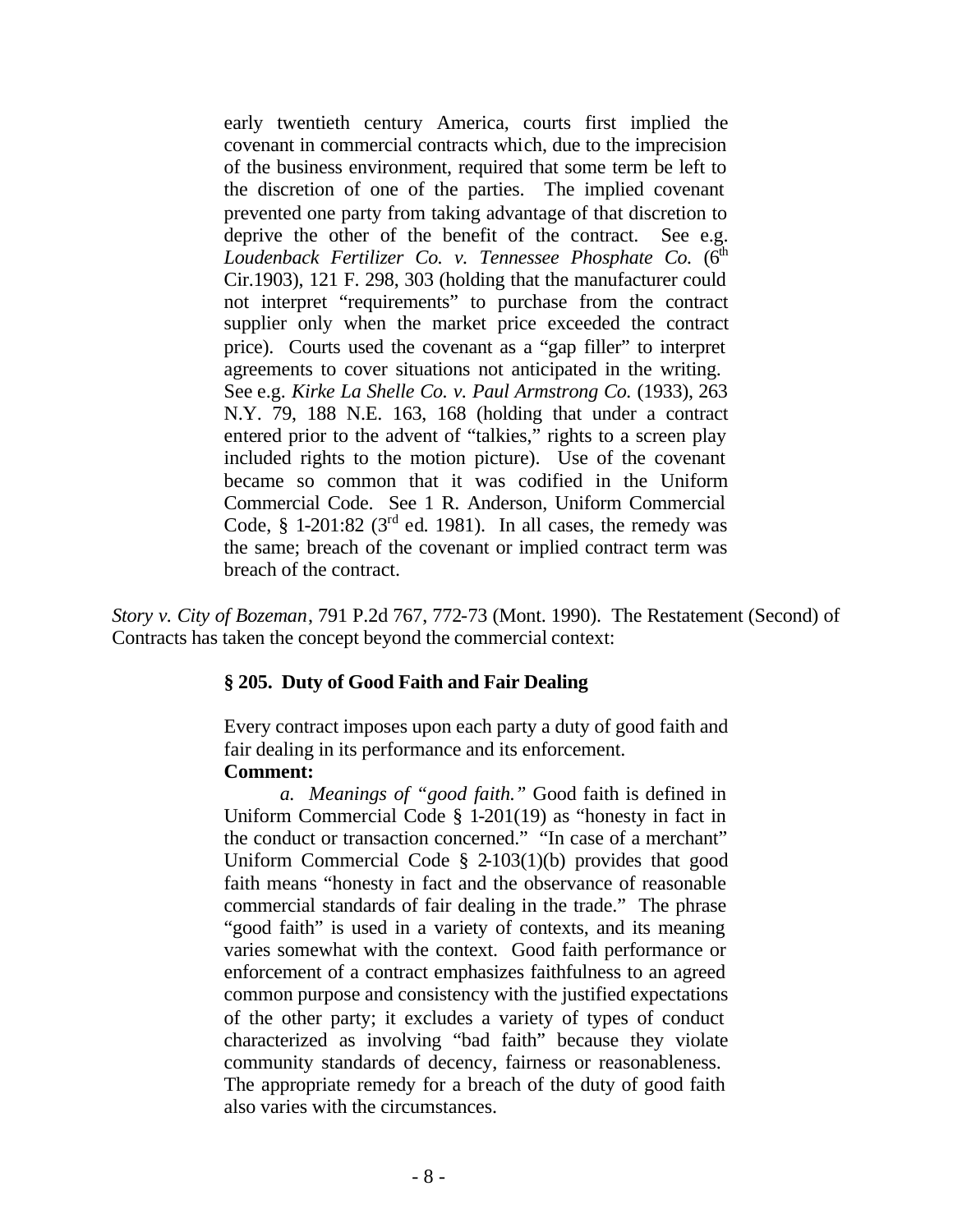. . . . *d. Good faith performance*. Subterfuges and evasions violate the obligation of good faith in performance even though the actor believes his conduct to be justified. But the obligation goes further: bad faith may be overt or may consist of inaction, and fair dealing may require more than honesty. A complete catalogue of types of bad faith is impossible, but the following types are among those which have been recognized in judicial decisions: evasion of the spirit of the bargain, lack of diligence and slacking off, willful rendering of imperfect performance, abuse of a power to specify terms, and interference with or failure to cooperate in the other party's performance.

Restatement (Second) of Contracts, § 205 (1981); *see also* 13 Samuel Williston & Richard A. Lord, A Treatise on the Law of Contracts  $\S 38:15$  (4<sup>th</sup> Ed. 2000).

[¶19] The implied covenant of good faith and fair dealing requires that neither party commit an act that would injure the rights of the other party to receive the benefit of their agreement. *Gilmore v. Duderstadt*, 961 P.2d 175, 182 (N.M.App. 1998); *Andalex Resources, Inc. v. Myers*, 871 P.2d 1041, 1047 (Utah App. 1994); *Garrett v. Bankwest, Inc.*, 459 N.W.2d 833, 841 (S.D. 1990). Compliance with the obligation to perform a contract in good faith requires that a party's actions be consistent with the agreed common purpose and justified expectations of the other party. *Andalex Resources, Inc.*, 871 P.2d at 1047; Restatement (Second) of Contracts § 205 cmt. a. A breach of the covenant of good faith and fair dealing occurs when a party interferes or fails to cooperate in the other party's performance. *Gilmore*, 961 P.2d at 182; Restatement (Second) of Contracts § 205 cmt. d. "The purpose, intentions, and expectations of the parties should be determined by considering the contract language *and* the course of dealings between and conduct of the parties." *Andalex Resources, Inc.*, 871 P.2d at 1047-48 (quoting *St. Benedict's Dev. v. St. Benedict's Hospital*, 811 P.2d 194, 200 (Utah 1991) (emphasis in original)). The covenant of good faith and fair dealing may not, however, be construed to establish new, independent rights or duties not agreed upon by the parties. *Andalex Resources, Inc.*, 871 P.2d at 1048 (citing *Brehany v. Nordstrom, Inc.*, 812 P.2d 49, 55 (Utah 1991)). In other words, the concept of good faith and fair dealing is not a limitless one. "The implied obligation 'must arise from the language used or it must be indispensable to effectuate the intention of the parties.' " *Garrett v. Bankwest, Inc.*, 459 N.W.2d 833 at 841 (S.D. 1990) (quoting *Sessions, Inc. v. Morton*, 491 F.2d 854, 857 ( $9<sup>th</sup>$  Cir. 1974)). In the absence of evidence of self-dealing or breach of "community standards of decency, fairness or reasonableness," the exercise of contractual rights alone will not be considered a breach of the covenant. Restatement (Second) of Contracts § 205 cmt. a. "Whether there has been a breach of the covenant of good faith and fair dealing is a factual inquiry that focuses on the contract and what the parties agreed to."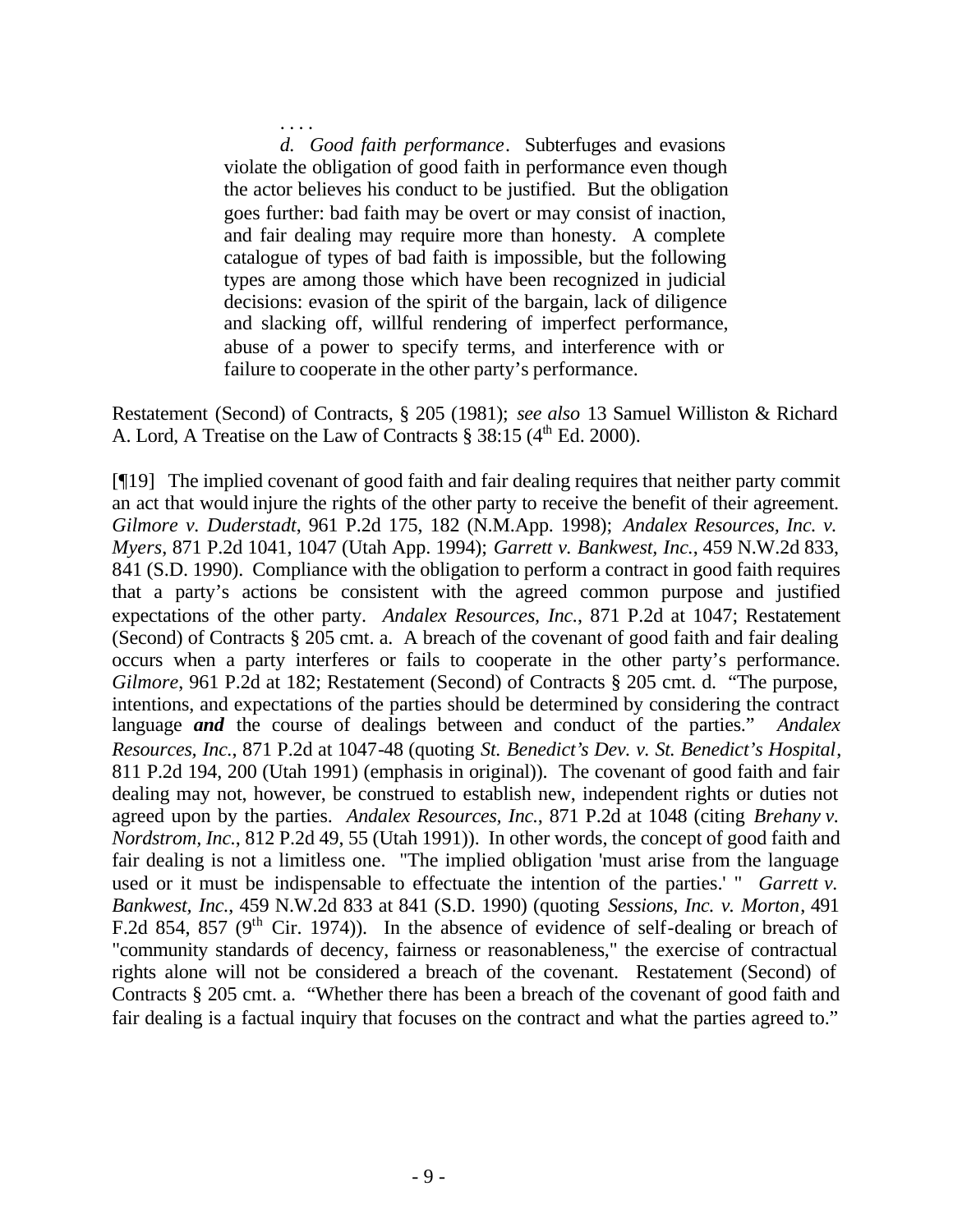*Gilmore*, 961 P.2d at 182 (quoting *Bourgeous v. Horizon Healthcare Corporation*, 117 N.M. 434, 439, 872 P.2d 852, 857 (1994))<sup>2</sup>.

[¶20] After reviewing our case history, it is clear that this Court has never specifically stated whether or not it will recognize a claim for breach of the covenant of good faith and fair dealing based on a contract theory. In several cases, a party attempted to raise a claim for breach of the implied covenant of good faith based on a contract theory, but the claim was inappropriate in light of the particular facts of the case. *See Husman v. Triton Coal Company*, 809 P.2d 796, 801 (Wyo. 1991); and *Four Nines Gold, Inc. v. 71 Construction, Inc.*, 809 P.2d 236, 239 (Wyo. 1991). In *Four Nines Gold* we declined to address the claim for the simple reason that there was no contract. 809 P.2d at 239. It should almost go without saying that if there is no contract between the parties, then there can be no claim for a breach of an implied covenant of good faith based on a contract theory. In *Husman*, we declined to consider Husman's claim because it was based on an allegation of bad faith occurring prior to the entering of the contract where such behavior is more properly brought as a claim for fraud or negligent misrepresentation. 809 P.2d at 801-02; *See also* Restatement (Second) of Contracts § 205 cmt. c (This section does not apply to conduct during the formation of a contract.).

[¶21] In several other cases, we have cited § 205 of the Restatement (Second) of Contracts, or the concept contained in it, with at least tacit approval even if the ultimate resolution of the case did not rely on it. The first is *Wilder v. Cody Country Chamber of Commerce*, 868 P.2d 211, 220 (Wyo. 1994). In *Wilder* we established a rule that an employee may have a tort cause of action for breach of the implied covenant of good faith and fair dealing against his employer if a special relationship exists. To that extent, it is not directly relevant to the issue before us in this case. However, in *Wilder* we cited, with evident approval, § 205 and comment a, which defines "good faith." *Id*.

l

 $2$  This is not to imply that summary judgment may not be an appropriate means for resolving these claims. A motion for summary judgment may be granted if, under the facts in the record, the party's actions alleged as the basis for the breach of the implied covenant were in conformity with the clear language of the contract. Our dictum that the interpretation and construction of a contract is a question of law and for the court to resolve in the first instance is still valid. *See Brockway v. Brockway*, 921 P.2d 1104, 1106 (Wyo. 1996). If the action complained of is clearly within the intention of the parties as expressed within the unambiguous language of the contract, then summary judgment is appropriate. Conversely, a motion may be defeated by a demonstration that a genuine issue of material fact exists as to whether the party's conduct involved selfdealing beyond the mere exercise of contract rights or in violation of the community standards of decency, fairness, or reasonableness. In making a ruling on summary judgment, the district court should consider the conduct alleged to constitute the breach within the context of the language of the contract, the course of conduct of the parties, and the standards and norms of the subject industry. The district court in this case did not have the opportunity to make its ruling based on the standards we have enunciated today. Therefore, our reversal is with instructions for the court to reconsider Hedquist's motion for summary judgment in light of our ruling.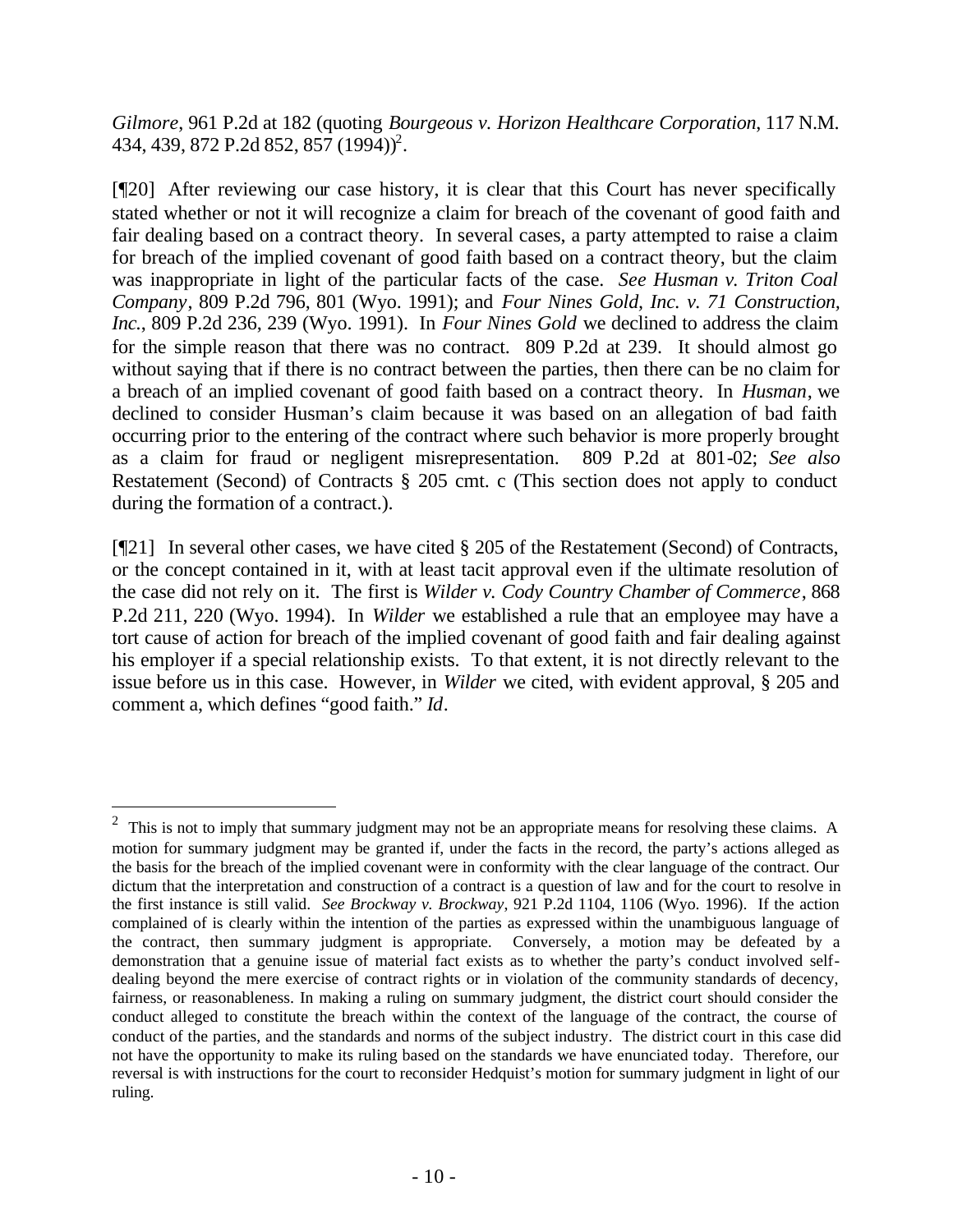[¶22] A somewhat different scenario unfolded in *State Farm Mutual Automobile Insurance Company v. Shrader*, 882 P.2d 813, 825 (Wyo. 1994), where, after quoting § 205 of the Restatement (Second) of Contracts, the Court made the following statement:

> Wyoming has recognized that a breach of the implied covenant of good faith and fair dealing may be actionable in contract for compensatory damages.

The *Shrader* Court cites *Arnold v. Mountain West Farm Bureau Mutual Insurance Company, Inc.*, 707 P.2d 161, 164 (Wyo. 1985) in support of that broad statement. Presumably, the Court in *Shrader* relied upon the following equally broad and unsupported statement from *Arnold*:

> Where one party breaches the contract in bad faith, the injured party can seek damages for breach of the implied covenant of good faith.

*Arnold*, 707 P.2d at 164. While both of these statements are clearly dicta within the context that they appear in those cases, their presence does, at least, suggest a general acceptance of the concept. *See also Schuler v. Community First Naional Bank*, 999 P.2d 1303, 1305 (Wyo. 2000) (Holding bank was within its rights to freeze line of credit and citing in support *Price v. Wells Fargo Bank*, 213 Cal.App.3d 465, 261 Cal.Rptr. 735, 742 (1989) (The implied covenant of good faith and fair dealing "does not impose any affirmative duty of moderation in the enforcement of legal rights.")).

[¶23] In response to Scherer's position, Hedquist cites our statement in *Loghry v. Unicover Corporation*, 927 P.2d 706, 711-12 (Wyo. 1996):

> Wyoming does not recognize a cause of action for breach of the covenant of good faith and fair dealing under a contract theory.

This statement appears to be in direct conflict with our statements in *Arnold* and *Shrader*. In support of the statement, the *Loghry* opinion cites *Hatfield v. Rochelle Coal Company*, 813 P.2d 1308, 1310 (Wyo. 1991) and *Leithead v. American Colloid Company*, 721 P.2d 1059, 1064 (Wyo. 1986). *Hatfield* was a wrongful termination action where this Court held that "under the current status of Wyoming law" it would decline to "recognize an implied covenant of good faith and fair dealing imposed upon an employer by virtue of his being a party to an employment contract." 813 P.2d at 1310. Similarly, *Leithead* was a wrongful termination suit where we declined to recognize the cause of action where the employee had an implied employment contract under which he could only be terminated for cause. 721 P.2d at 1064. Neither of these cases supports the broad implications of the statement in *Loghry*. Since these employees could only be terminated for *cause*, by definition they could only be terminated in "good faith" and, thus, there was no need to recognize an implied covenant of good faith as it was already a specified term of the contract. In the at-will employment context, an employee may be terminated for any or no reason. *Wilder*, 868 P.2d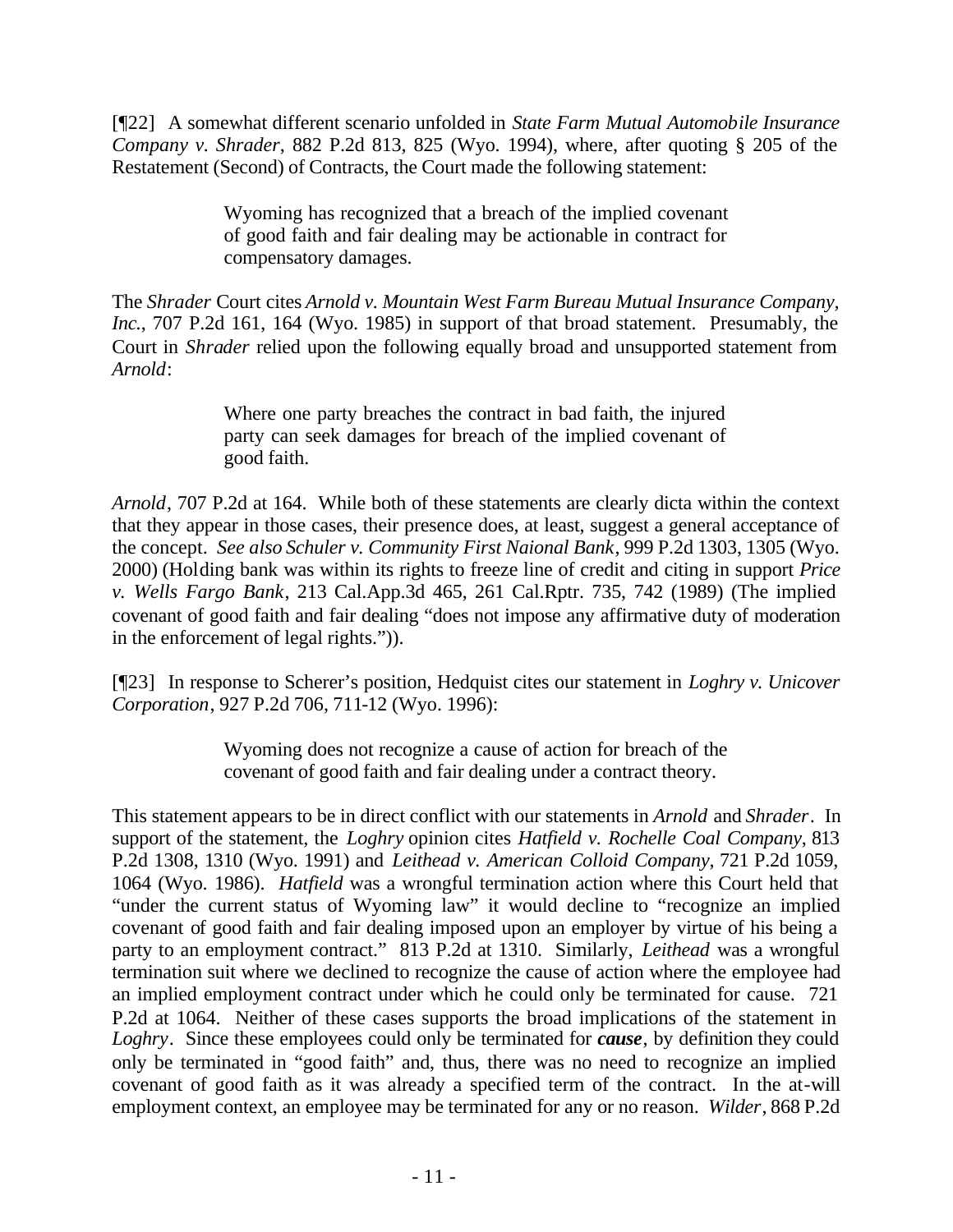at 217. The existence of a contractual implied covenant is obviously incompatible with the at-will presumption and is not applicable in those situations.<sup>3</sup> Accordingly, the statement in *Loghry* is correct as far as employment law is considered. The statement is also technically correct as far as commercial contracts are concerned in the sense that, as we have already noted, adoption or rejection of the implied covenant has not been explicitly ruled upon. We now proceed to consider that very issue.

[¶24] In *Aztec Gas & Oil Corporation v. Roemer Oil Company*, 948 P.2d 902, 906 (Wyo. 1997) (Thomas, J., dissenting), the dissent urged the adoption of § 205 of the Restatement (Second) of Contracts in light of our acknowledgment of it in *Shrader*, *Wilder*, and *Husman*. Today we explicitly adopt § 205 and hold that parties to a commercial contract may bring a claim for breach of the implied covenant of good faith and fair dealing based on a contract theory. The majority of jurisdictions recognize a duty to perform a contract in good faith. Steven J. Burton, *Breach of Contract and the Common Law Duty to Perform in Good Faith*, 94 Harvard L.Rev. 369 (1980); *Garrett*, 459 N.W.2d at 841; *Amoco Oil Company v. Ervin*, 908 P.2d 493, 498 (Colo. 1995). Furthermore, a significant number of contracts in Wyoming already have a covenant of good faith imposed by statutory operation. All contracts coming under the ambit of the Uniform Commercial Code have an obligation of good faith imposed in performance or enforcement. Wyo. Stat. Ann. § 34.1-1-203 (LEXIS 1999). It would be incongruous to allow a significant portion of commercial contracts in this state to be governed by an implied covenant of good faith while denying the same to all others. Consistency counsels adopting § 205 of the Restatement (Second) of Contracts.

[¶25] Our adoption of § 205 of the Restatement (Second) of Contracts means that we must reverse the district court's summary judgment on Scherer's claim for breach of the implied covenant of good faith and fair dealing and remand the matter for further proceedings consistent with our opinion.

[¶26] We turn now to Scherer's other claims. In their second issue, Scherer argues that the district court should have recognized the cardinal change doctrine. The doctrine has been described thusly:

> Under established case law, a cardinal change is a breach. It occurs when the government effects an alteration in the work so drastic that it effectively requires the contractor to perform duties material[ly] different from those originally bargained for. By definition, then a cardinal change is so profound that it is not redressable under the contract, and thus renders the government in breach.

l

 $3$  This assumes the existence of a contract of employment for an indefinite period. If there is no contract, then no claim for a breach of the implied covenant can be made in any instance since the existence of a valid contract is the *sine qua non* of the claim.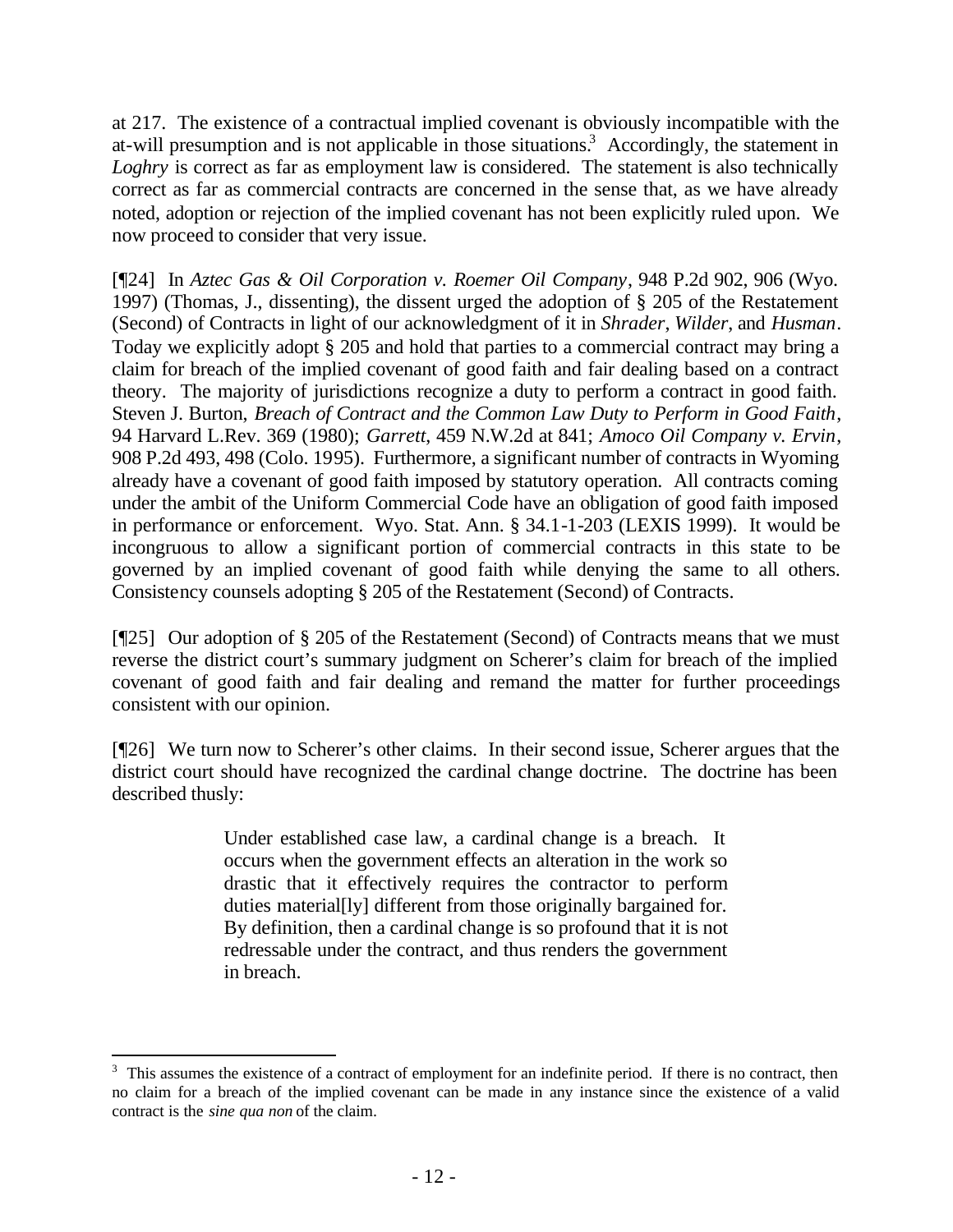*Allied Materials & Equipment Company, Inc.*, 569 F.2d at 563-64; *see also McDaniel v.*  Ashton-Mardian Company, 357 F.2d 511 (9<sup>th</sup> Cir. 1966); and *Peter Kiewit Sons' Company v. Summit Construction Company*, 422 F.2d 242 (8<sup>th</sup> Cir. 1969). Scherer insists that the change from asphalt to concrete was a cardinal change. Scherer points to the significant reduction in the monetary value of its subcontract as evidence that the change was a cardinal one.

[¶27] In response, Hedquist argues that these cases apply the doctrine only against governmental entities, and it was the City of Casper that effectuated the change order, not Hedquist. We need not determine whether the cardinal change doctrine applies only to governmental entities. Cf. *Peter Kiewit Sons' Company*, 422 F.2d 242. It is indisputable that it was not Hedquist that issued the change order. Indeed, pursuant to the Main Contract, the only party that could make that change was the City of Casper. Every case cited by Scherer involves an action by one party to a contract against the party, usually a governmental entity but not exclusively so, that actually issued the change order. We decline to extend the doctrine to include third parties who happen to be parties to the contract.

[¶28] In its final issue, Scherer claims that Hedquist's motion for summary judgment was based on a perjurious affidavit. Since we have reversed the summary judgment on the issue of the implied covenant of good faith and fair dealing, we perceive this issue as moot because Scherer has received the relief requested. In addition, Scherer's complaint about the affidavit revolves around Hedquist's role in allegedly soliciting the change order. This appears to be a factual dispute that goes to the heart of Scherer's claim for breach of the implied covenant of good faith and, accordingly, it is an issue that will be resolved one way or the other on remand.

## *II. CASE NO. 00-107*

# **A. Standard of Review**

[¶29] The issue raised in this appeal is dependent upon a reading of the contract between the parties. In those cases we have stated:

> According to our established standards for interpretation of contracts, the words used in the contract are afforded the plain meaning that a reasonable person would give to them. *Doctors' Co. v. Insurance Corp. of America*, 864 P.2d 1018, 1023 (Wyo. 1993). When the provisions in the contract are clear and unambiguous, the court looks only to the "four corners" of the document in arriving at the intent of the parties. [*Union Pacific Resources Co. v. Texaco, Inc.*, 882 P.2d 212, 220 (Wyo. 1994); *Prudential Preferred Properties v. J and J Ventures, Inc.*, 859 P.2d 1267, 1271 (Wyo. 1993).] In the absence of any ambiguity, the contract will be enforced according to its terms because no construction is appropriate. *Sinclair Oil Corp. v. Republic Ins. Co.*, 929 P.2d 535, 539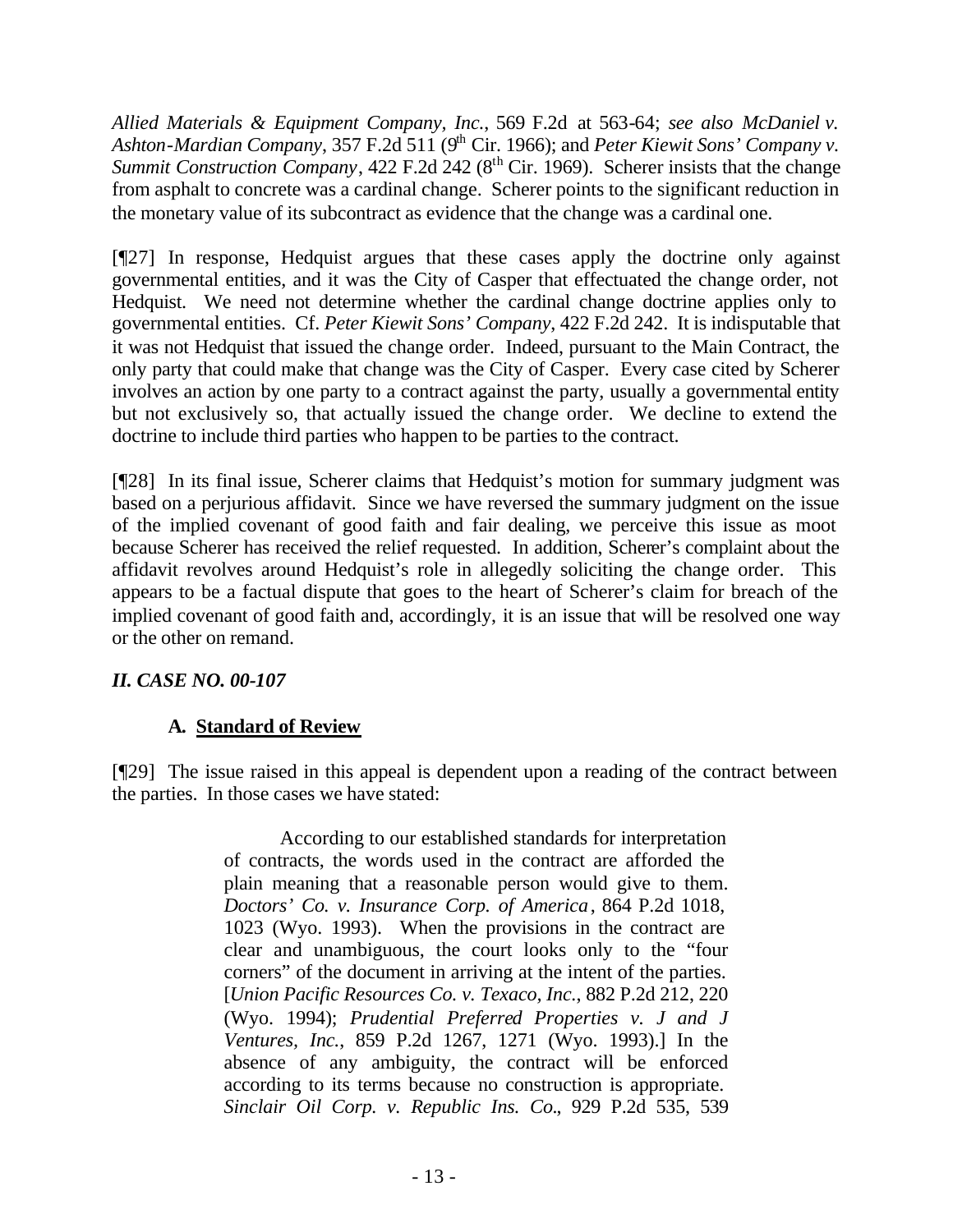(Wyo. 1996); *Prudential Preferred Properties*, 859 P.2d at 1271.

*Amoco Production Company v. EM Nominee Partnership Company*, 2 P.3d 534, 540 (Wyo. 2000).

[¶30] In addition, this matter was tried before the district court, which made findings of fact and conclusions of law.

> The factual findings of a judge are not entitled to the limited review afforded a jury verdict. *Hopper v. All Pet Animal Clinic, Inc.*, 861 P.2d 531, 538 (Wyo.1993). While the findings are presumptively correct, the appellate court may examine all of the properly admissible evidence in the record. *Id*. Due regard is given to the opportunity of the trial judge to assess the credibility of the witnesses, and our review does not entail weighing disputed evidence. *Id*. Findings of fact will not be set aside unless the findings are clearly erroneous. *Id*. A finding is clearly erroneous when, although there is evidence to support it, the reviewing court on the entire evidence is left with the definite and firm conviction that a mistake has been committed. *Id*.

*Stroup v. Oedekoven*, 995 P.2d 125, 128 (Wyo. 1999) (quoting *Springer v. Blue Cross and Blue Shield of Wyoming*, 944 P.2d 1173, 1175-76 (Wyo. 1997)).

# **B. Discussion**

[¶31] Hedquist contends that it did not breach the contract when it withheld money from Scherer. Hedquist insists that it was entitled to withhold the money to cover the extra expenses incurred in repairing the defects to Scherer's work. In support of its position, Hedquist points to several provisions of the Main Contract including:

- 6.29 CONTRACTOR shall carry on the Work and adhere to the progress schedule during all disputes or disagreements with OWNER. No Work shall be delayed or postponed pending resolution of any disputes or disagreements, except as permitted by paragraph 15.5 or as OWNER and CONTRACTOR may otherwise agree in writing.
- 6.30.1 CONTRACTOR warrants and guarantees to OWNER, ENGINEER and ENGINEER's Consultants that all Work will be in accordance with the Contract Documents and will not be *defective. . . .*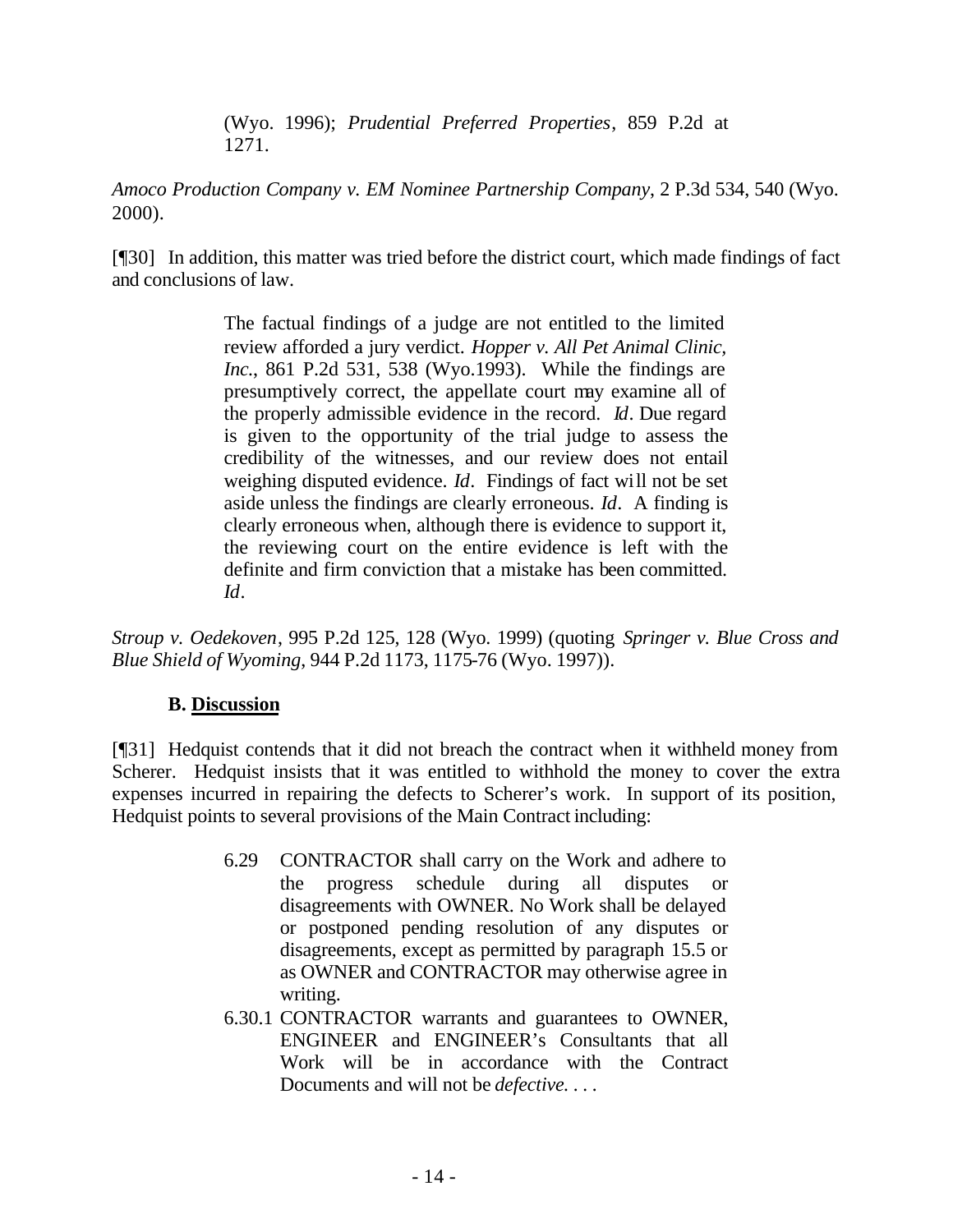- 6.30.2 CONTRACTOR's obligation to perform and complete the Work in accordance with the Contract Documents shall be absolute. . . .
- . . . . 13.11 If required by ENGINEER, CONTRACTOR shall promptly, as directed, either correct all *defective* Work, whether or not fabricated, installed or completed, or, if the Work has been rejected by ENGINEER, remove it from the site and replace it with Work that is not *defective*. CONTRACTOR shall pay all claims, costs, losses and damages caused by or resulting from such correction or removal (including but not limited to all costs of repair or replacement of work of others).
	- 13.12.1 . . . If CONTRACTOR does not promptly comply with the terms of such instructions, or in an emergency where delay would cause serious risk of loss or damage, OWNER may have the *defective* Work corrected or the rejected Work removed and replaced, and all claims, costs, losses and damages caused by or resulting from such removal and replacement (including but not limited to all costs of repair or replacement of work of others) will be paid by CONTRACTOR.

Hedquist notes that pursuant to paragraph (A) of the subcontract, these clear and unambiguous provisions of the Main Contract apply to Scherer. Hedquist contends that since Scherer did not rectify its defective work within a reasonable time after notice, it was entitled under the terms of the Main Contract to withhold payment to Scherer to cover its costs associated with repairing that work.

[¶32] The district court concluded that Hedquist had breached the contract because it had failed to give Scherer reasonable notice to make reparation under the applicable contract terms. "Where, as here, no time for performance is specified in a contract, the law implies performance must be within a reasonable time, and what is a reasonable time depends upon the circumstances of each case." *G.C.I., Inc. v. Haught*, 7 P.3d 906, 909 (Wyo. 2000). "What constitutes a reasonable time in any particular case is a question of fact." *Id*. We will not reverse the district court's finding unless it was clearly erroneous. *Id*.

[¶33] In addition to the clauses noted above, the Main Contract also contains the following relevant provision:

> 13.14 If CONTRACTOR fails within a reasonable time after written notice from ENGINEER to correct *defective* Work or to remove and replace rejected Work as required by ENGINEER in accordance with paragraph 13.11, or if CONTRACTOR fails to perform the Work in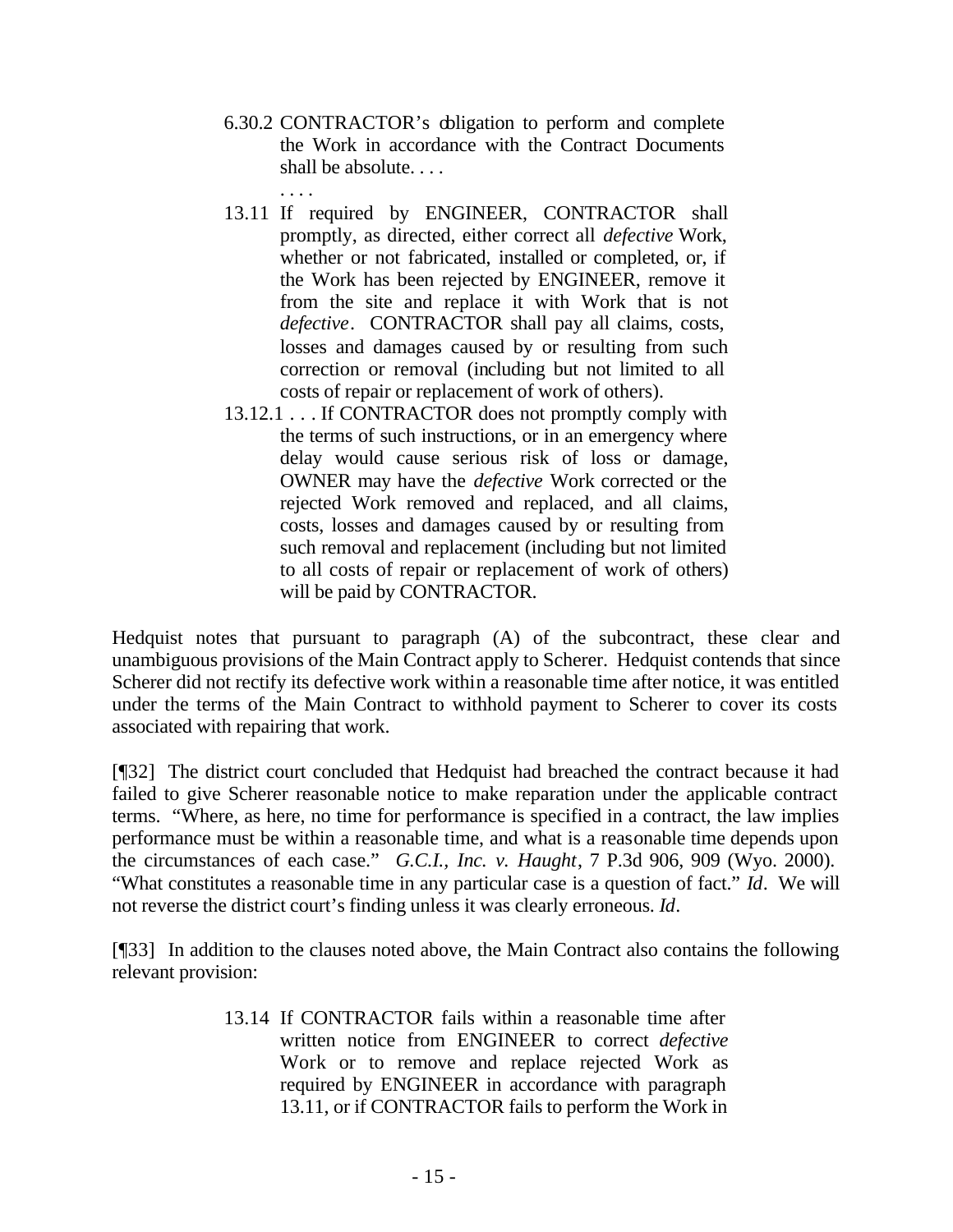accordance with the Contract Documents, or if CONTRACTOR fails to comply with any other provision of the Contract Documents, OWNER may, after seven days' written notice to CONTRACTOR, correct and remedy any such deficiency.

The subcontract between Scherer and Hedquist contains a parallel provision:

[The Subcontractor agrees] [t]o commence and at all times to carry on, perform and complete [the] SUBCONTRACT to [t]he full and complete satisfaction [of] HEDQUIST, and of the Engineer or OWNER. It is specifically understood and agreed that in the event HEDQUIST shall at any time be of the opinion the SUBCONTRACTOR is not proceeding with diligence and in such a manner as to satisfactorily complete said work within the required time, then and in that event HEDQUIST shall have the right, after reasonable notice, to take over said work and to complete the same at the cost and expense of the SUBCONTRACTOR, without prejudice to HEDQUIST'S other rights or remedies for any loss or damage sustained.

Under the clear and unambiguous terms of the Subcontract and the Main Contract, Hedquist was required to give Scherer reasonable notice prior to taking over the work and completing it at Scherer's expense.

[¶34] Hedquist claims that it had concerns about the quality of Scherer's work almost from the beginning of the Project in the early summer of 1998. However, there is no written evidence of any demand by Hedquist for Scherer to correct any alleged deficiencies in its work prior to the exchange of letters between the parties' attorneys on June 30, and July 1, 1999. As we noted in our statement of the facts, Hedquist demanded that Scherer respond by 5 p.m. on July 1, to the demand that it be at the job site on July 6, to make the necessary repairs. At the time that this demand was made, Scherer was on an out-of-town job site and could not be reached. Furthermore, Hedquist was informed that Scherer had another project scheduled for July 6. Nevertheless, when Scherer did not respond by the end of the day on July 1, Hedquist proceeded to make alternative arrangements for repairing the deficiencies.

[¶35] We agree with the district court that Hedquist did not give Scherer reasonable notice. There is no evidence of any written demand prior to the June 30/July 1 letters by Hedquist that Scherer rectify its work on the Project. Hedquist claims that Scherer was well aware of the problems associated with its work long before the exchange of these letters. There is no doubt that Scherer was aware of the problems. However, for several months prior to this, Hedquist was also aware that Scherer disputed the cause of the deficiencies in the asphalted areas. The fact that Scherer was aware of alleged problems does not equate with a demand by Hedquist to make the repairs. The Main Contract specifically requires written notice, and Hedquist has not pointed to any evidence of such prior to the June 30/July 1 letters.